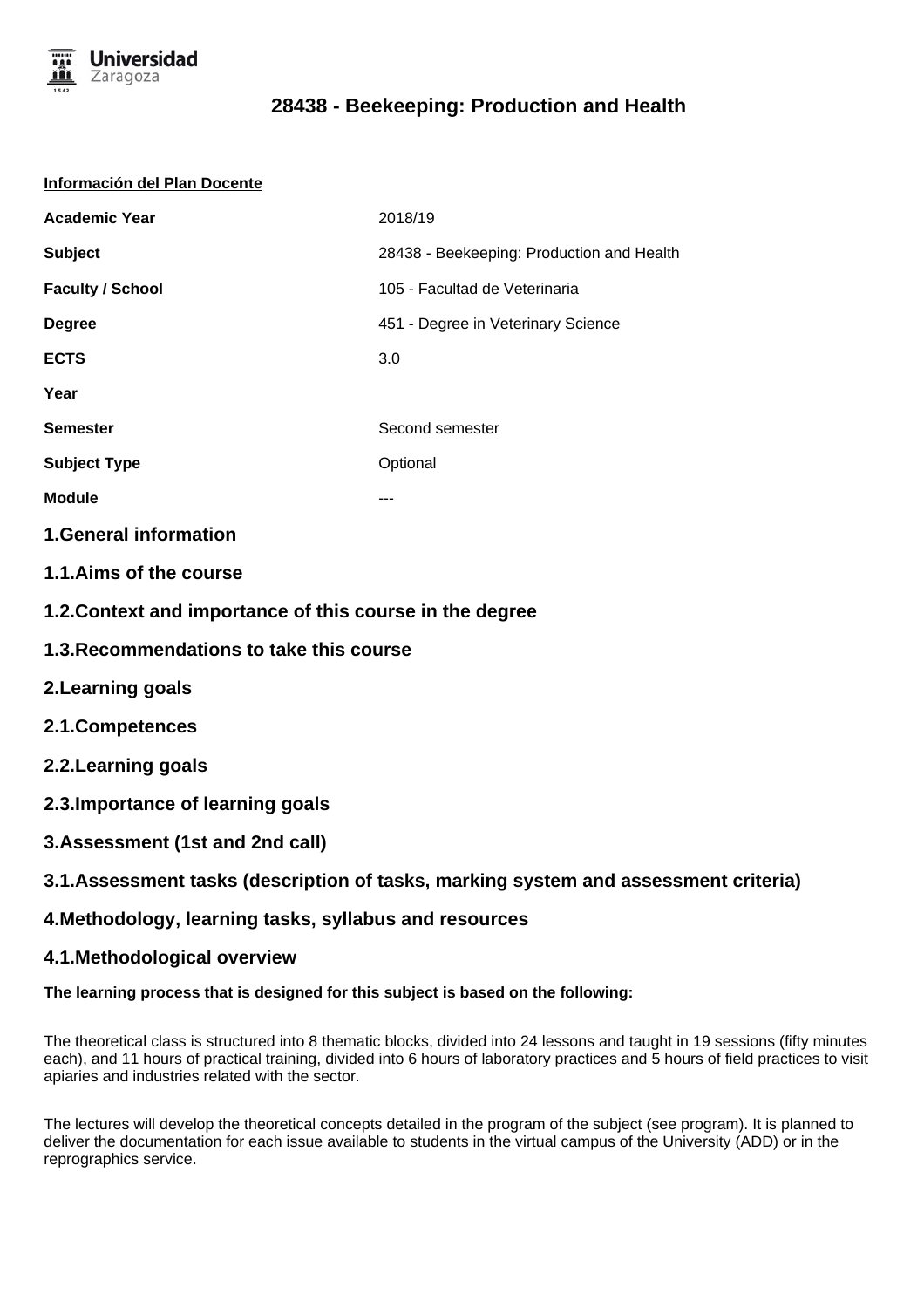

In the laboratory, the practical program detailed below (see program) is performed. The laboratory training consists in 6 hours of practice, distributed in 4 sessions. Initially an explanation of the session is taught and then students do the practice under the supervision of the teacher. Students will have a handbook of practical activities to work in the laboratory. Field practices consist in an visit to apiaries; to visit an apiary and melliferous flora and vegetation types identification around the beehives (3h) and an industry of bee products (honey, wax, propolis) (2h). In the activity, the teacher and the owner of the industry will be present.

## **4.2.Learning tasks**

### **The program offered to the student in order to achieve the expected results includes the following activities.....**

**Theoretical classes:** 19 hours of theoretical activities, divided into 8 thematic blocks and consisting in 24 lessons.

**Laboratory practice:** 6 hours of practical training, divided into four sessions.

**Field practices:** 5 hours of field training consisting of supervised visits to apiaries and to industries and businesses in the sector.

### **4.3.Syllabus**

#### **Theoretical teaching**

### **1. Population, behaviour, requirements and management of a colony (2h)**

Lesson 1.- Introduction: historical and current relevance of beekeeping. Anatomy, physiology and biology of the bee (Apis Mellifera). Worker, queen and drone. Biological cycle.

### **2. Genetics and Reproduction (3h)**

Lesson 2.- Species and breeds. Breed concept in beekeeping. The ideal breed. Main species. Main European and African breeds of Apis mellifera. Asiatic breeds. Crossbreeds.

Lesson 3.- Queen bee and drone genital organs. Nuptial flights. Worker bee genital organs features.

Lesson 4.- Development. Sex determination and castes. Parthenogenesis.

Lesson 5.- Swarming and hive reproductive management.

Lesson 6.- Rearing queen bees and artificial insemination.

### **3. Beekeeping production (2h)**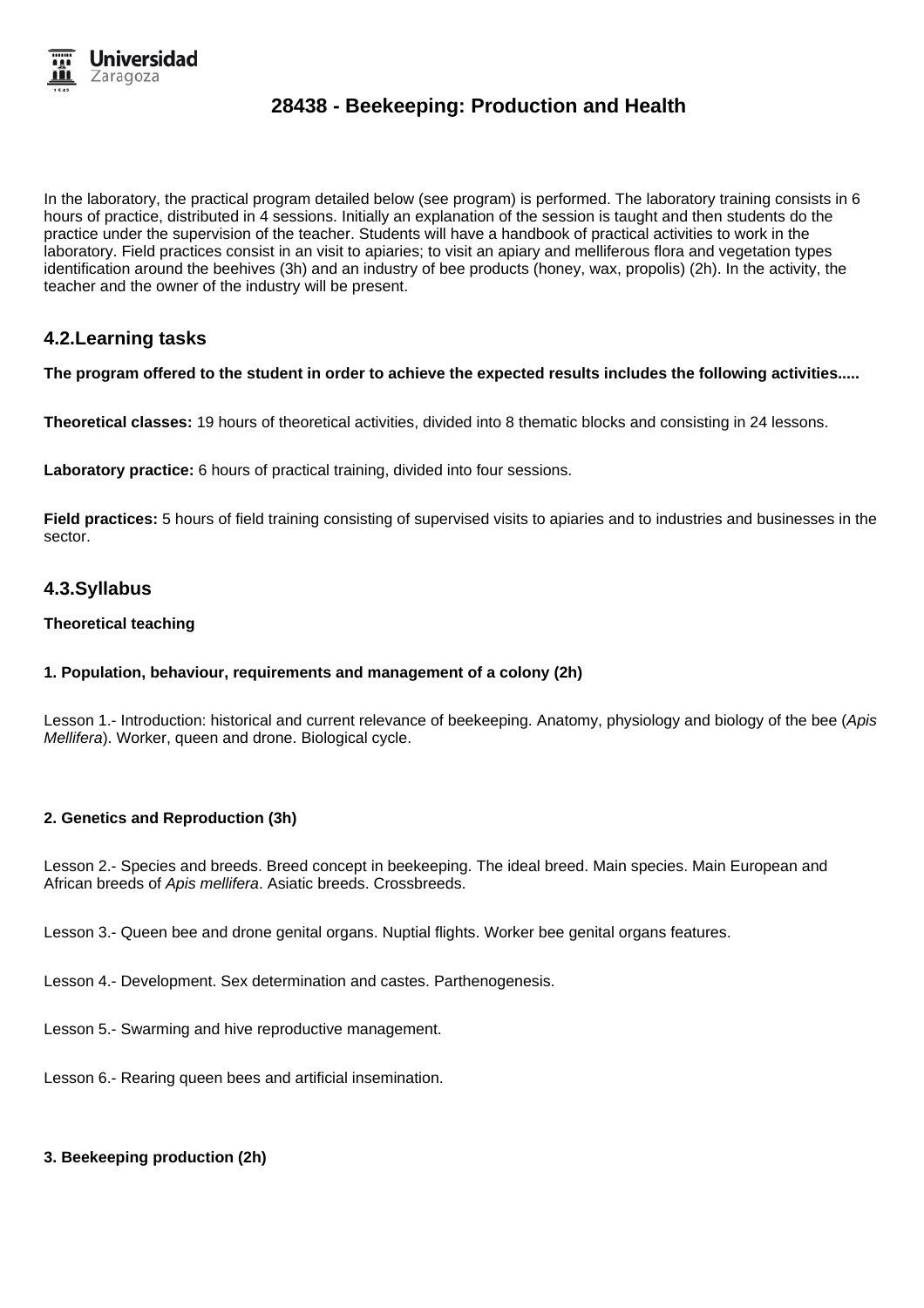

Lesson 7.- The hive. Introduction. Hive types. General characteristics. Parts of a common hive. Equipment and materials in beekeeping. All it is needed to obtain honey and other products from the bees. General tools.

Lesson 8.- Management general in the practical beekeeping. Beekeeping calendar. Main activities to do before and after the honeydew. How prepare the hive to the winter time and other periods with low global activity.

#### **4. Melliferous flora and vegetation (2h)**

Lesson 9.- Melliferous flora and vegetation. Main plant resources for bees: nectar, pollen, honeydew, juices, propolis. Geographic areas with bee foraging resources.

Lesson10.- Phenology and Transhumances.

Lesson 11.- Ecosystem services of Beekeeping: entomophylous pollination. Plant-bee co-evolution.

Lesson 12.- Assessment of the feeding value of melliferous vegetation types. Regional assessment.

#### **5. Bee pathology (4h)**

Lesson 13.- Factors affecting disease outbreaks and severity.

- Lesson 14.- Fungal diseases. Chalkbrood (Ascosphaera). Stonebrood (Aspergillus)
- Lesson 15.- Bacterial diseases. American foulbrood, European foulbrood. Other bacterial diseases.

Lesson 16.- Viral diseases: Paralysis virus, Sac brood virus. Other viral diseases.

Lesson 17.- Parasitic diseases: varroosis, nosemosis and acarapisosis

Lesson 18.- Colony Collapse Disorder (CCD). Other processes (biotic and abiotic) that affect bees and hives.

### **6. Quality control of bee products (2h)**

Lesson 19.- Quality of honey. Definition. Types of honey. Bromatological composition. Components of nutritional interest. Contaminants. Toxic honeys. Quality control.

Lesson 20.- Other products of the hive. Definition. Types of bee products. Bromatological composition. Components of nutritional interest. Contaminants. Quality control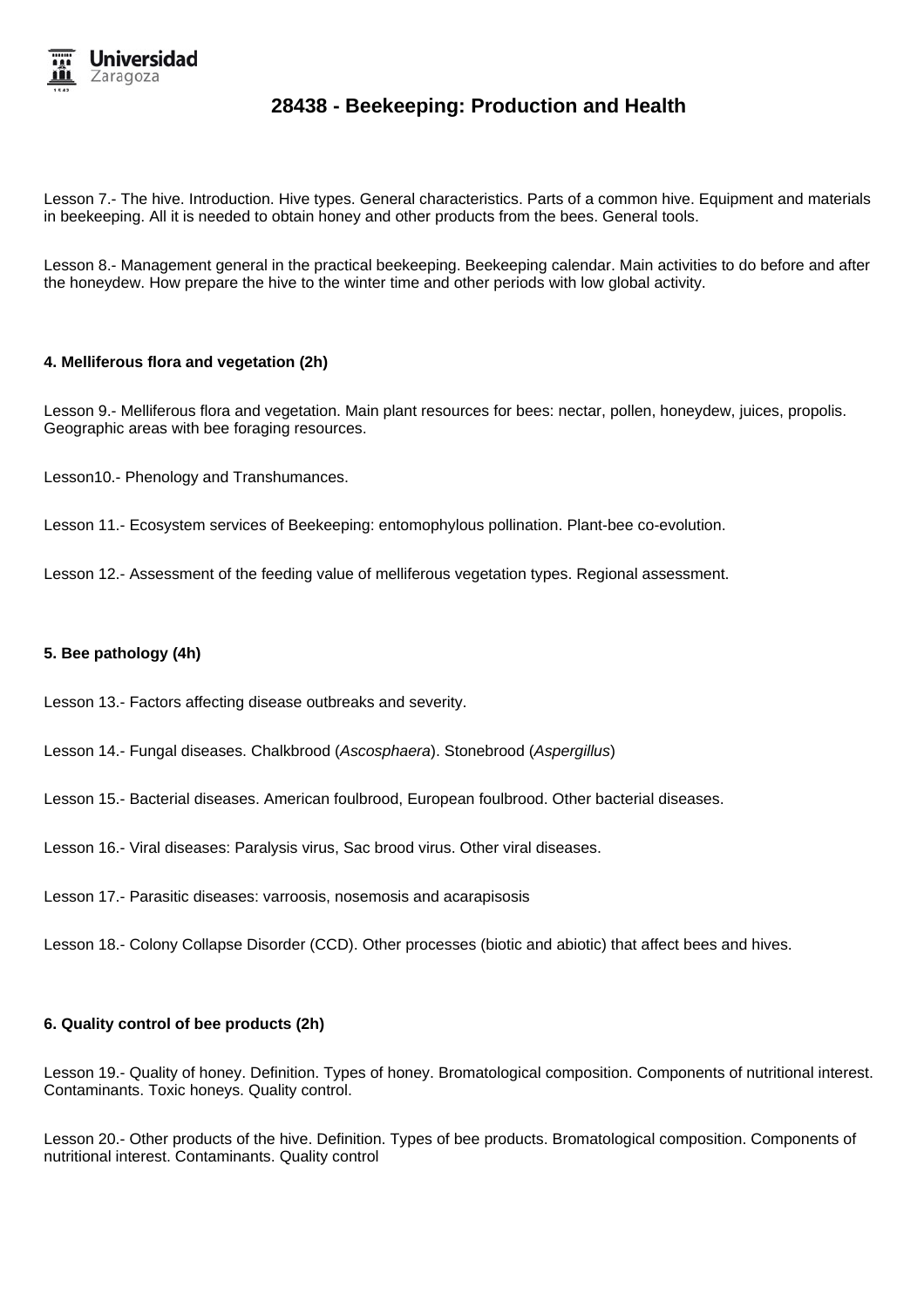

### **7. Economics and marketing of apiculture/beekeeping products (2h)**

Lesson 21.- Introduction to the Spanish economy concerning beekeeping sector. The economic and environmental importance of the sector. Market failure and externality concepts.

Lesson 22.- Production structures, production, demand and marketing. Censuses, agricultural holdings and regional distribution. Production costs. Economic quantity and value in the production. Consumption: differentiated products and quality schemes. Spanish and E.U. foreign trade. Market prospects.

Lesson 23.- Support systems. The strengths and weaknesses of the sector. Structural and quality support measures. National Beekeeping Plan. Future prospects of the beekeeping sector. Strategic recommendations.

### **8- Legislation (2h)**

Lesson 24.- Current legal framework on beekeeping activity, production and bee health.

#### **Practical training**

#### **- Laboratory training:**

Practical activity 1.- Anatomy of Apis mellifera (brood and adult). Laboratory diagnosis of infectious and parasitic diseases (3h).

Practical activity 2.‐ Presentation of semen collection and queen bee artificial insemination (1h).

Practical activity 3.- Melliferous flora and vegetation types identification (1h)

Practical activity 4.- Sensory evaluation of honey. Quality of honey (1h).

#### **-Field training**:

‐ Visits to apiaries supervised (3h)

- . Visit to the apiary (1,5h)
- . Melliferous flora and vegetation types identification around the beehives (1,5h)